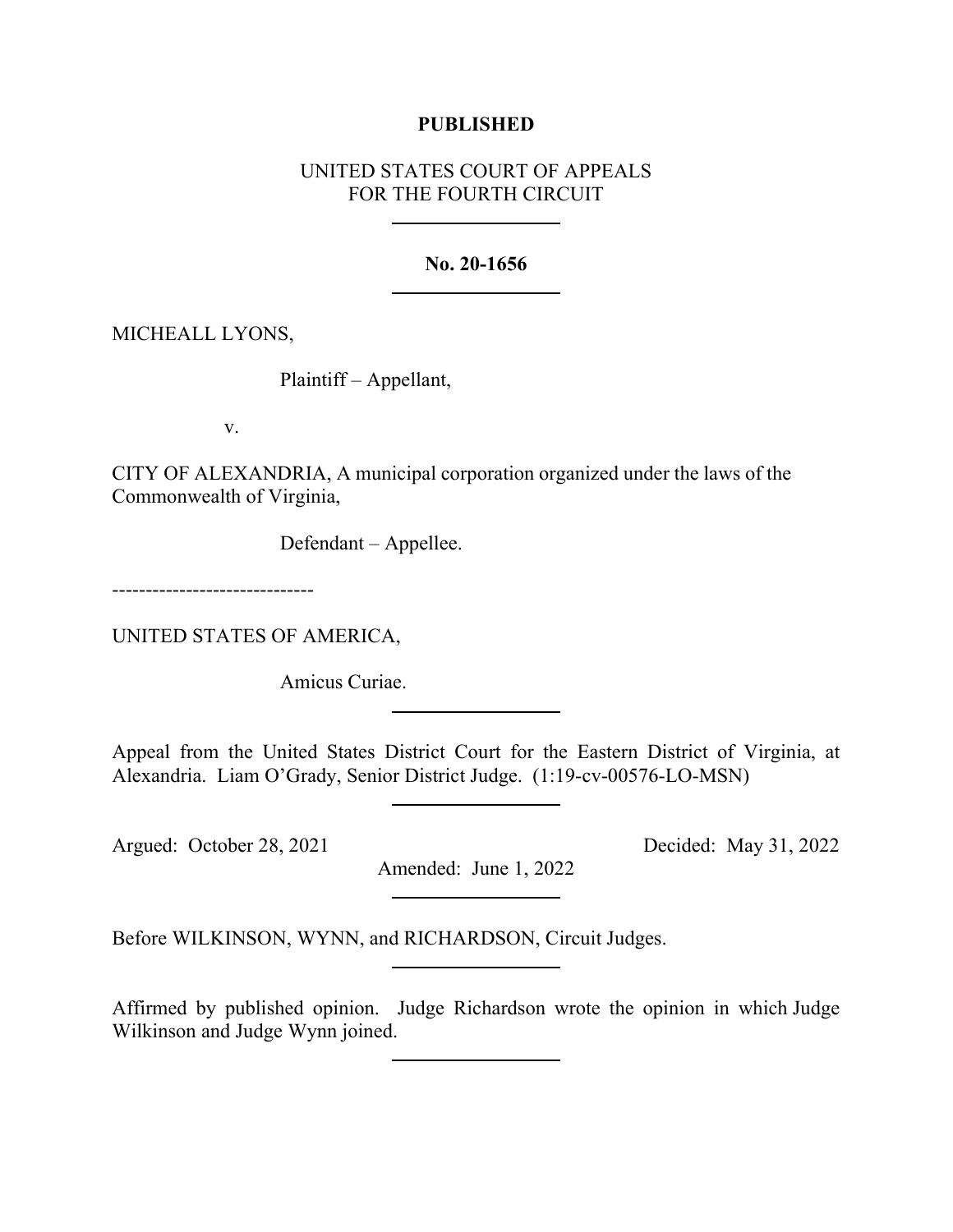**ARGUED:** Stephen B. Pershing, PERSHING LAW PLLC, Washington, D.C., for Appellant. Ronda Brown Esaw, GREENBERG TRAURIG, LLP, McLean, Virginia, for Appellee. Anna Marks Baldwin, UNITED STATES DEPARTMENT OF JUSTICE, Washington, D.C., for Amicus Curiae. **ON BRIEF:** Laura Metcoff Klaus, Washington, D.C., Michelle D. Gambino, Michael A. Hass, GREENBERG TRAURIG, LLP, McLean, Virginia, for Appellee. Eric S. Dreiband, Assistant Attorney General, Alexander V. Maugeri, Deputy Assistant Attorney General, Tovah R. Calderon, Civil Rights Division, UNITED STATES DEPARTMENT OF JUSTICE, Washington, D.C.; Sharon Fast Gustafson, General Counsel, Jennifer S. Goldstein, Associate General Counsel, Sydney A.R. Foster, Assistant General Counsel, Anne W. King, EQUAL EMPLOYMENT OPPORTUNITY COMMISSION, Washington, D.C., for Amicus Curiae.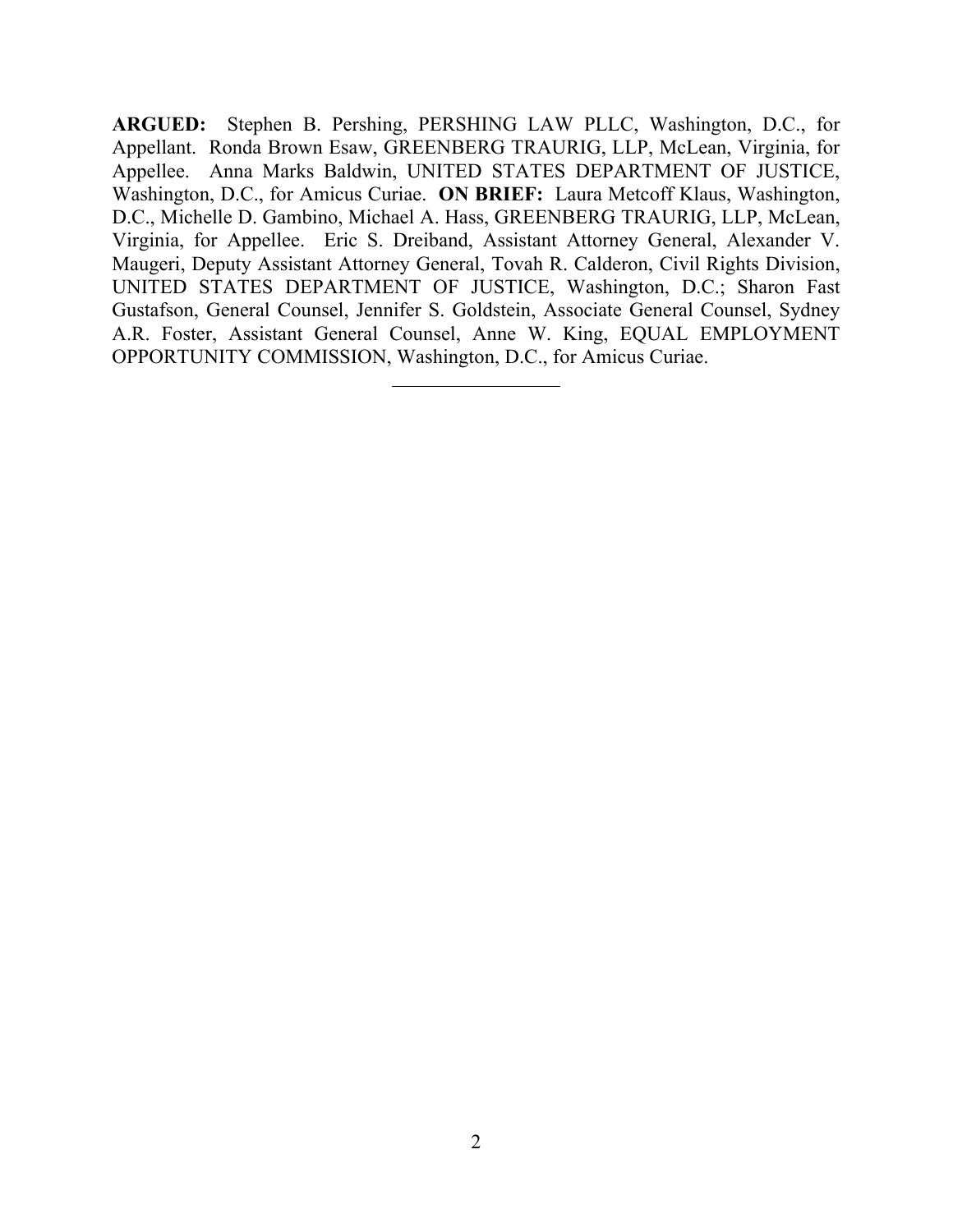RICHARDSON, Circuit Judge:

Micheall Lyons alleges that his employer, the Alexandria Fire Department, intentionally discriminated against him because of his race in violation of Title VII of the Civil Rights Act of 1964, 42 U.S.C. § 2000e et seq. While already serving as a firefighter, Lyons sought to become a paramedic. With the Fire Department's help, he completed an educational process and eventually passed the two required examinations. This made him eligible for the required one-year paramedic internship. But five months passed before the Fire Department promoted him to the internship. During that wait, an employee of the Fire Department told Lyons that firefighters were usually placed in the paramedic internship program on a "first come, first serve[d]" basis after becoming eligible.

After Lyons saw white colleagues on other Fire Department shifts receive internships before him, he believed that the Fire Department was violating its placement practice and delaying his promotion because he is Black. But the Fire Department explains that the first come, first served practice is *shift-specific*. Lyons offers no evidence to prove that the Fire Department's explanation—which is supported by its practice—is pretextual. So we affirm the district court's grant of summary judgment to the Fire Department.

## **I. Background**

Micheall Lyons is a firefighter for the City of Alexandria's Fire Department.<sup>[1](#page-2-0)</sup> In August 2016, Lyons began the lengthy process of becoming a paramedic. Paramedic applicants must meet the certification requirements of both the Committee on Accreditation

<span id="page-2-0"></span> $<sup>1</sup>$  Though the City is the actual defendant here, we refer to the Fire Department for</sup> ease of understanding.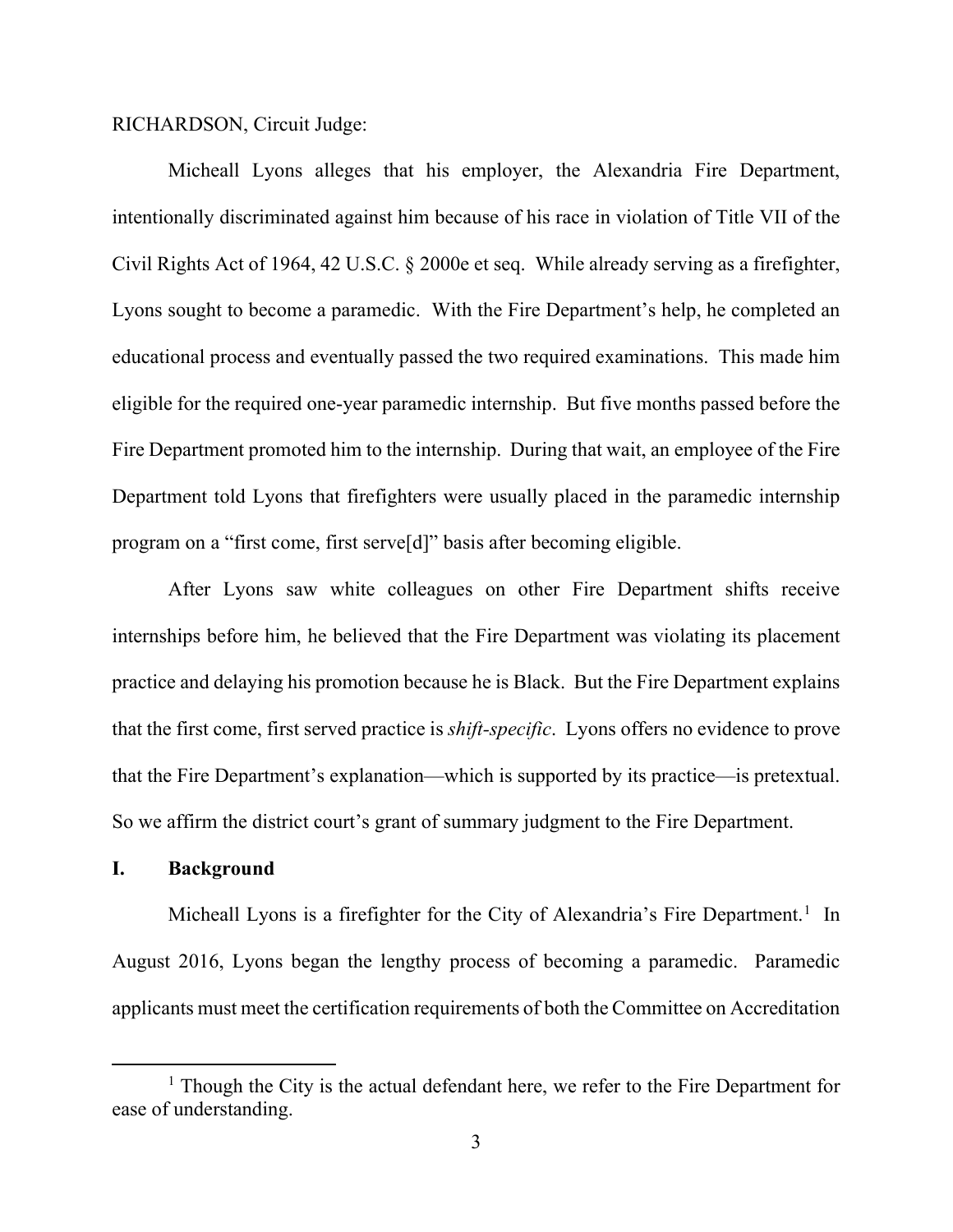of EMS Professionals and the National Registry of Emergency Medical Technicians ("National Registry").

Paramedic training begins with several classes and hundreds of hours of supervised on-the-job training. Then the applicant must pass the National Registry examination, which has separate practical and written components. Once an applicant passes this examination, Virginia's Office of Emergency Medical Services issues a State Paramedic Certification. With this certification, an applicant must then complete a one-year Advanced Life Support Internship Program. Only then is an applicant a full-fledged paramedic.

Lyons began the paramedic certification process with the Fire Department's support. The Fire Department provided Lyons with the required educational courses, and it transferred him to a medic unit so that he could complete the required on-the-job training. Once Lyons completed his coursework and training, he also passed the practical component of the National Registry examination. But the written component of the examination proved harder. After failing that test three times, the National Registry required him to complete remedial training before he could take the test again. Undeterred and determined to pass the test, Lyons paid for the required remedial training out of pocket. Even so, he still failed the examination on his fourth and fifth attempts. He finally passed the examination on his sixth attempt in August 2017.

Later that month, he received his State Paramedic Certification. That made him eligible to start the Internship Program. But eligibility did not translate to immediate

4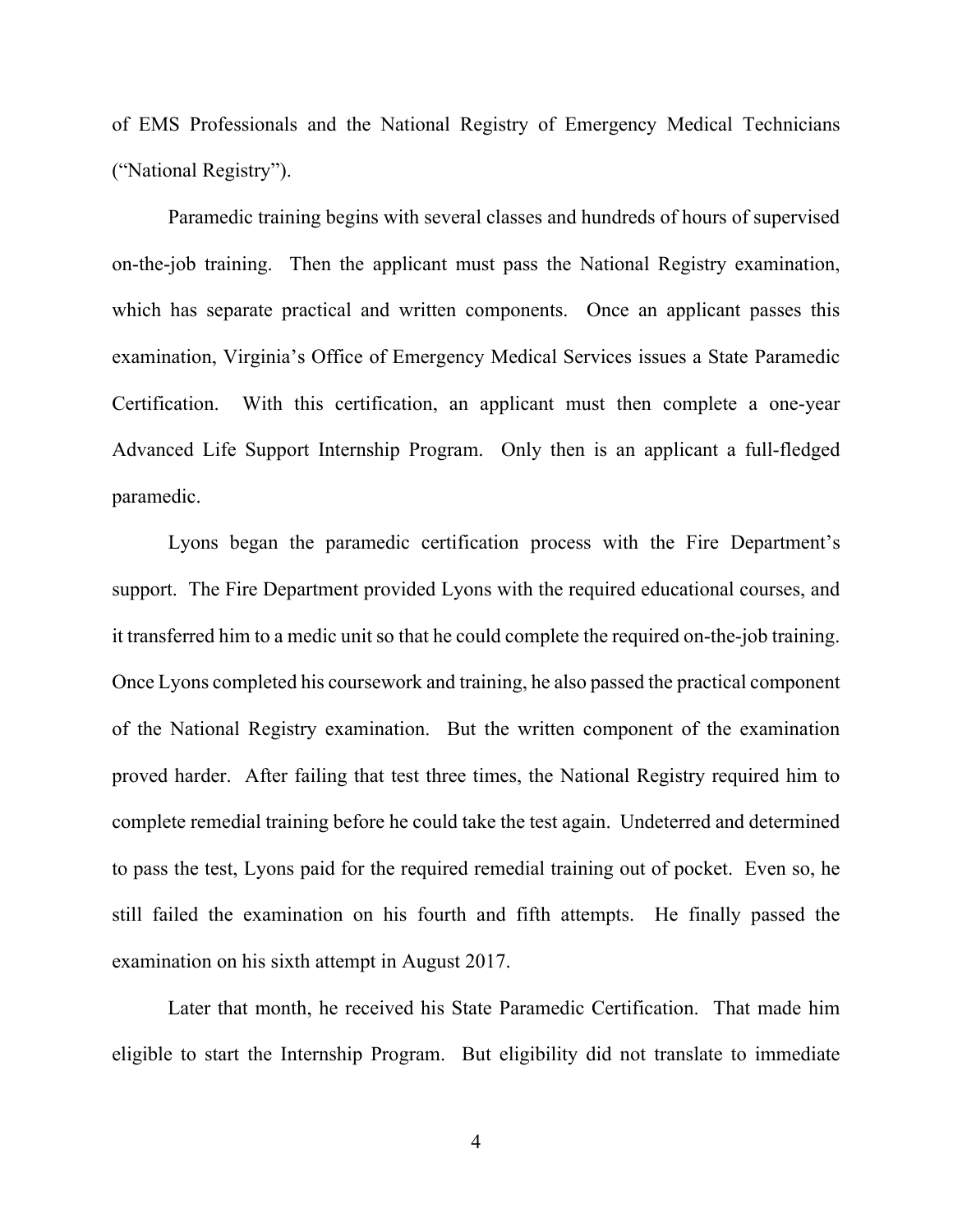placement. It would be five months before Lyons received a spot. During this delay, he went without the increased pay and rank that came with being a paramedic intern.

Lyons alleges that Fire Department higher-ups told him that the Department used a first come, first served practice to place interns. And, according to Lyons, that practice was not followed in his case, leading to the placement of three white interns ahead of him. If white applicants were allowed to skip over Lyons in line for the internship, that might support an inference of discrimination as white applicants would be treated better than Lyons.

The Fire Department disagrees with those allegations. According to the Fire Department, Chief Lawrence Schultz, its Assistant Chief of Operations, had the discretion to place interns as he saw fit. But Chief Schultz almost always followed a practice of placing interns in the first internship spot available *on that applicant's shift*, and the Fire Department provided evidence that Chief Shultz followed that typical practice when placing Lyons. The Fire Department has three shifts—A, B, and C. Thus, an applicant on shift A will not be placed into an internship until a spot on shift A becomes available. Interns are assigned to a supervising field training officer who oversees a single intern, so placements are dependent on, and necessarily limited by, the availability of field training officers on each shift.

Lyons responds by claiming this explanation is false. In other words, he claims the Fire Department does not have a shift-specific practice and instead typically assigns interns to the first available field training officer regardless of shift.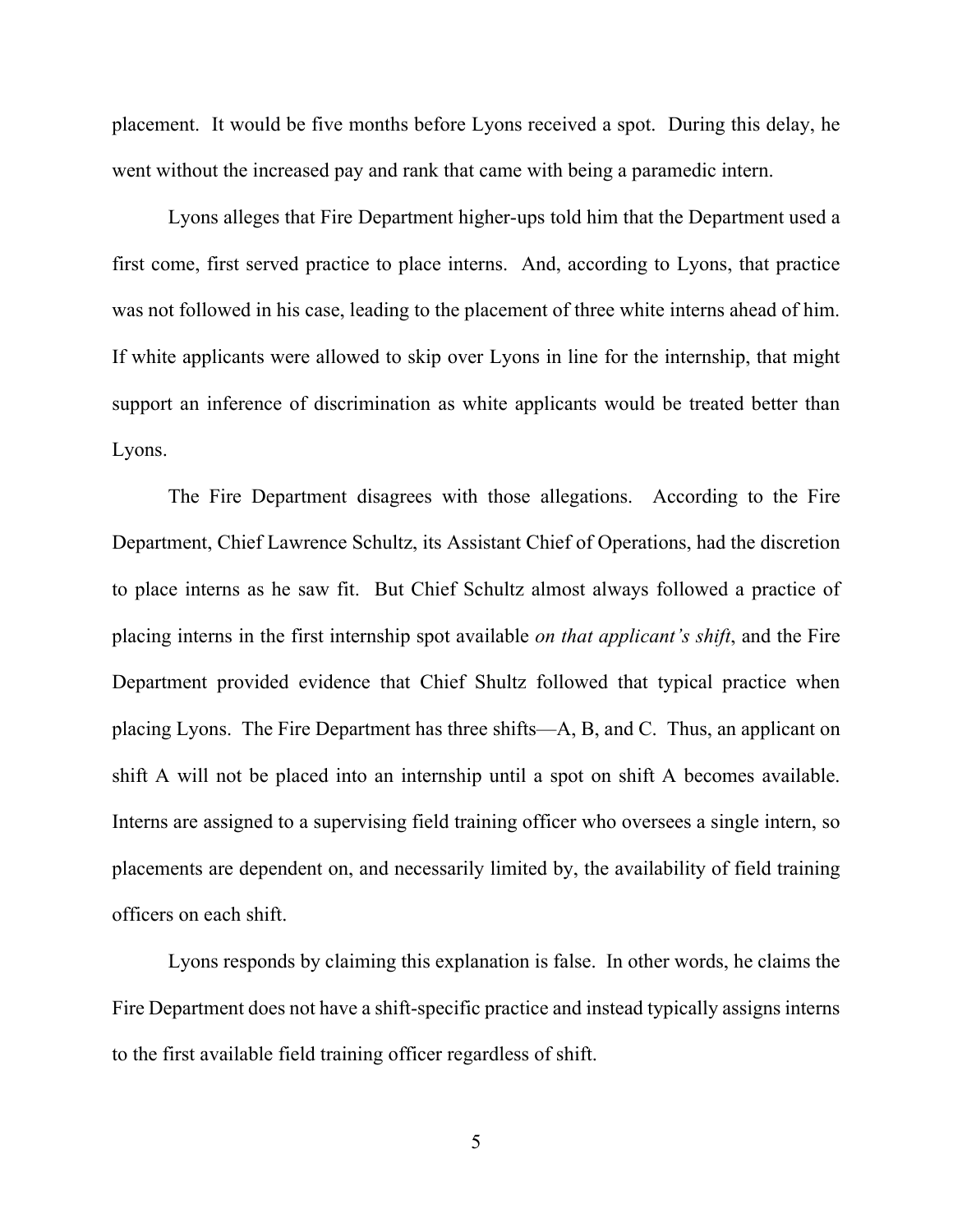The district court found that Lyons failed to create a genuine question of material fact that the Fire Department does not have a shift-specific placement practice. Thus, the court granted summary judgment to the Fire Department on his discrimination claim.

#### **II. Discussion**

## **A. Summary Judgment**

Summary judgment is proper only when "there is no genuine dispute as to any material fact and the movant is entitled to judgment as a matter of law." Fed. R. Civ. P. 56(a). "A dispute is genuine if a reasonable jury could return a verdict for the nonmoving party, and a fact is material if it might affect the outcome of the suit under the governing law." *Variety Stores, Inc. v. Wal-Mart Stores, Inc.*, 888 F.3d 651, 659 (4th Cir. 2018) (cleaned up). "[T]he mere existence of *some* alleged factual dispute between the parties will not defeat an otherwise properly supported motion for summary judgment." *Anderson v. Liberty Lobby, Inc.*, 477 U.S. 242, 247–48 (1986).

The district court may properly rely on the nonmoving party's own deposition testimony, affidavits, or declarations to reject summary judgment. *Gray v. Spillman*, 925 F.2d 90, 95 (4th Cir. 1991). But "a plaintiff's own assertions of discrimination in and of themselves are insufficient to counter substantial evidence of legitimate nondiscriminatory reasons for an adverse employment action." *Williams v. Cerberonics, Inc.*, 871 F.2d 452, 456 (4th Cir. 1989); *see Wai Man Tom v. Hosp. Ventures LLC*, 980 F.3d 1027, 1037 (4th Cir. 2020) ("[C]onclusory allegations or denials, without more, are insufficient to preclude granting the summary judgment motion.").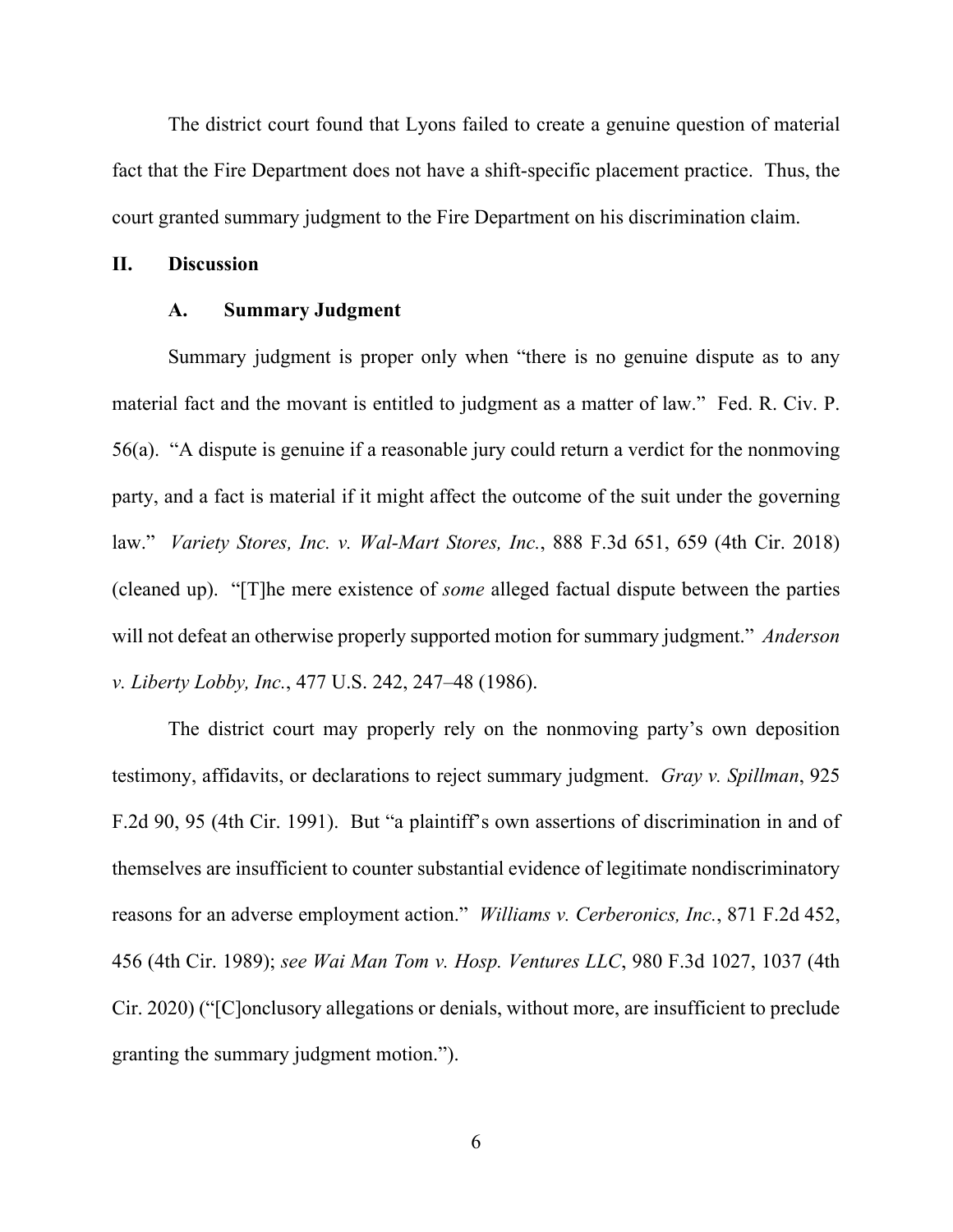## **B. Analysis**

Lyons alleges that the Fire Department intentionally discriminated against him based on his race in violation of Title VII.<sup>[2](#page-6-0)</sup> Lyons puts forward no direct evidence of discrimination, arguing instead that race-based discrimination may be inferred from the assignment of later-certified white firefighters to internships before him. Without direct evidence of intentional discrimination, a plaintiff may use the burden-shifting framework of *McDonnell Douglas Corp. v. Green*, 411 U.S. 792 (1973), to develop an inferential case of discriminatory intent. *Spencer v. Va. State Univ.*, 919 F.3d 199, 207 (4th Cir. 2019). The *McDonnell Douglas* framework has three steps. First, the plaintiff must establish a prima facie case of racial discrimination. *See McDonnell Douglas*, 411 U.S. at 802. Then the burden shifts to the employer to articulate a legitimate, nondiscriminatory reason for the adverse employment decision. *Id.* Finally, the burden shifts back to the plaintiff to show that the employer's proffered legitimate, nondiscriminatory reason is a pretext. *Id.*  at 804. "Although intermediate evidentiary burdens shift back and forth under this framework, the ultimate burden of persuading the trier of fact that the defendant intentionally discriminated against the plaintiff remains at all times with the plaintiff." *Reeves v. Sanderson Plumbing Prods., Inc.*, 530 U.S. 133, 143 (2000) (cleaned up).

<span id="page-6-0"></span><sup>&</sup>lt;sup>2</sup> "It shall be an unlawful employment practice for an employer—(1) to fail or refuse to hire or to discharge any individual, or otherwise to discriminate against any individual with respect to his compensation, terms, conditions, or privileges of employment, because of such individual's race, color, religion, sex, or national origin . . . ." 42 U.S.C. § 2000e- $2(a)(1)$ .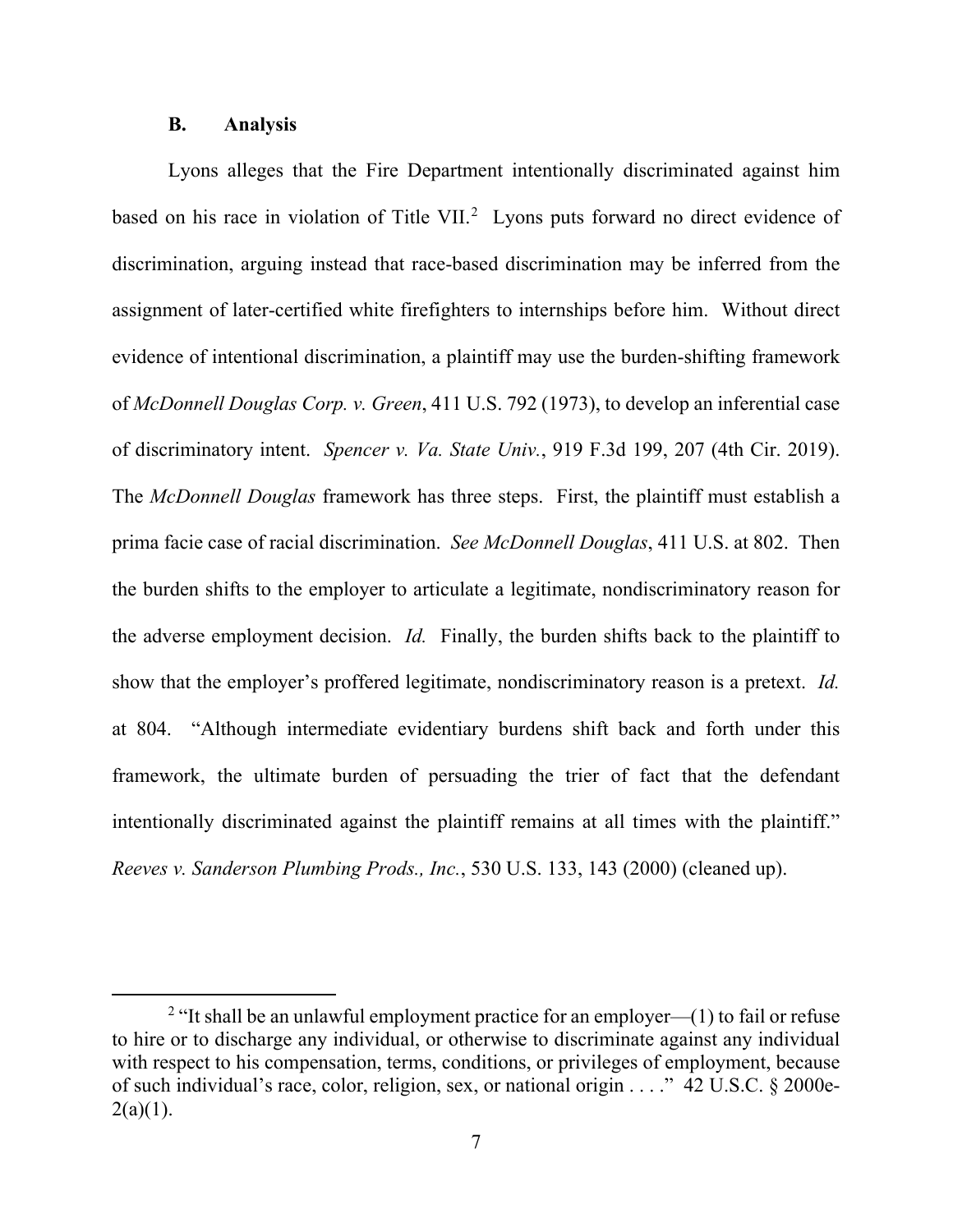A plaintiff proves a prima facie case of discrimination for a delay in promotion by proving that (1) he is a member of a protected group; (2) he applied for the position at issue; (3) he was qualified for the position; and (4) the delay occurred under circumstances giving rise to an inference of unlawful discrimination. *See Brown v. McLean*, 159 F.3d 898, 902 (4th Cir. 1998). Lyons meets the first three requirements of the prima facie case. He is an African American, he applied for the Internship Program, and he was qualified once he became state certified.

To establish the fourth element of his prima facia case, an inference of unlawful discrimination, Lyons claims that the Fire Department had a practice of placing applicants with the first available field training officer regardless of shift, but the Department placed three later-certified white firefighters into the program ahead of him. This claim, if true, might support such an inference. The Fire Department responds by disputing the premise, putting forward evidence that its general practice was to place interns on a first-come, firstserved basis *by shift*. And if the Fire Department is correct, then the white firefighters were assigned in accordance with the practice and no reasonable inference of discrimination exists.[3](#page-7-0)

<span id="page-7-0"></span><sup>&</sup>lt;sup>3</sup> When an employer attacks the essential factual premise of the employee's discrimination claim, the "same evidence is germane" to both the prima facie case and pretext inquiries. *Smith v. City of Toledo*, 13 F.4th 508, 516 (6th Cir. 2021) (quoting *McCarthy v. Ameritech Publ'g, Inc.*, 763 F.3d 469, 482 (6th Cir. 2014)). And there is "no impermeable barrier that prevents the employer's use of such evidence at different stages of the *McDonnell Douglas* framework." *See Warch v. Ohio Cas. Ins.*, 435 F.3d 510, 516 (4th Cir. 2006). On these facts, it does not matter if you consider the Department's rebuttal evidence to attack the prima facia case or if you consider the Department to have put forward evidence of a legitimate, nondiscriminatory reason that Lyons cannot show is (Continued)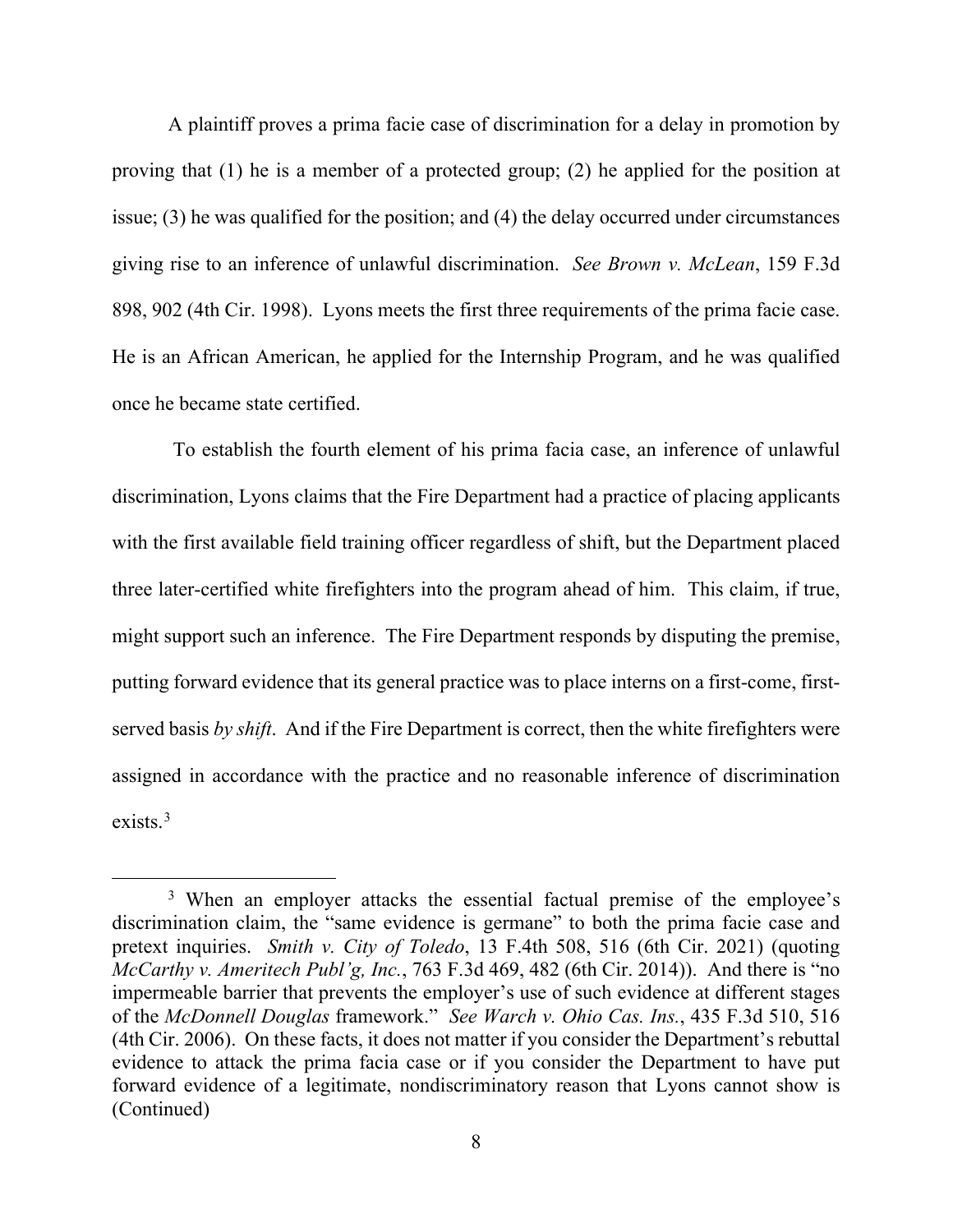But at the summary judgment stage, we are not deciding who is right. Instead, we are examining whether Lyons has raised a genuine question of whether a non-shift-specific assignment practice existed. Start with the evidence Lyons relies on to support a general first-come, first-served assignment practice. Lyons testified that both Captain Lisa Simba, the Fire Department's Emergency Medical Services Training Officer, and Chief Byron Andrews, the Fire Department's Deputy Chief of Emergency Medical Services, told him that the Fire Department placed interns on a "first come, first serve[d]" basis. J.A. 304–05, 325.<sup>[4](#page-8-0)</sup> That statement is consistent with either a shift-specific practice or a practice of assigning without regard to shift. So Lyons tries to complete the circle by testifying that he understood those statements to mean that the intern placement practice was not shiftspecific.

But Lyons' alleged understanding of Captain Simba's statement is not enough to raise a material issue of fact given the Fire Department's evidence. *See Williams*, 871 F.2d

pretextual (i.e., a shift-specific first come, first served practice). *See Hill v. Lockheed Martin Logistics Mgmt., Inc.*, 354 F.3d 277, 298 (4th Cir. 2004) (en banc), *overruled in part on other grounds by Gross v. FBL Fin. Servs., Inc.*, 557 U.S. 167 (2009).

<span id="page-8-0"></span><sup>&</sup>lt;sup>4</sup> Because Lyons failed to depose Captain Simba or Chief Andrews, he is left to rely on nothing other than his own testimony about their statements. "[H]earsay evidence, which is inadmissible at trial, cannot be considered on a motion for summary judgment." *Md. Highways Contractors Ass'n v. Maryland*, 933 F.2d 1246, 1251 (4th Cir. 1991). But a statement is not hearsay if "[t]he statement is offered against an opposing party and . . . was made by the party's agent or employee on a matter within the scope of that relationship and while it existed." Fed. R. Evid. 801(d)(2)(D). "The corporation's agent need not have authority to make the statement at issue, but rather the subject of the statement must relate to the employee's area of authority." *United States v. Brothers Constr. Co. of Ohio*, 219 F.3d 300, 311 (4th Cir. 2000). Accordingly, we assume here that Captain Simba's and Chief Andrews' statements are admissible.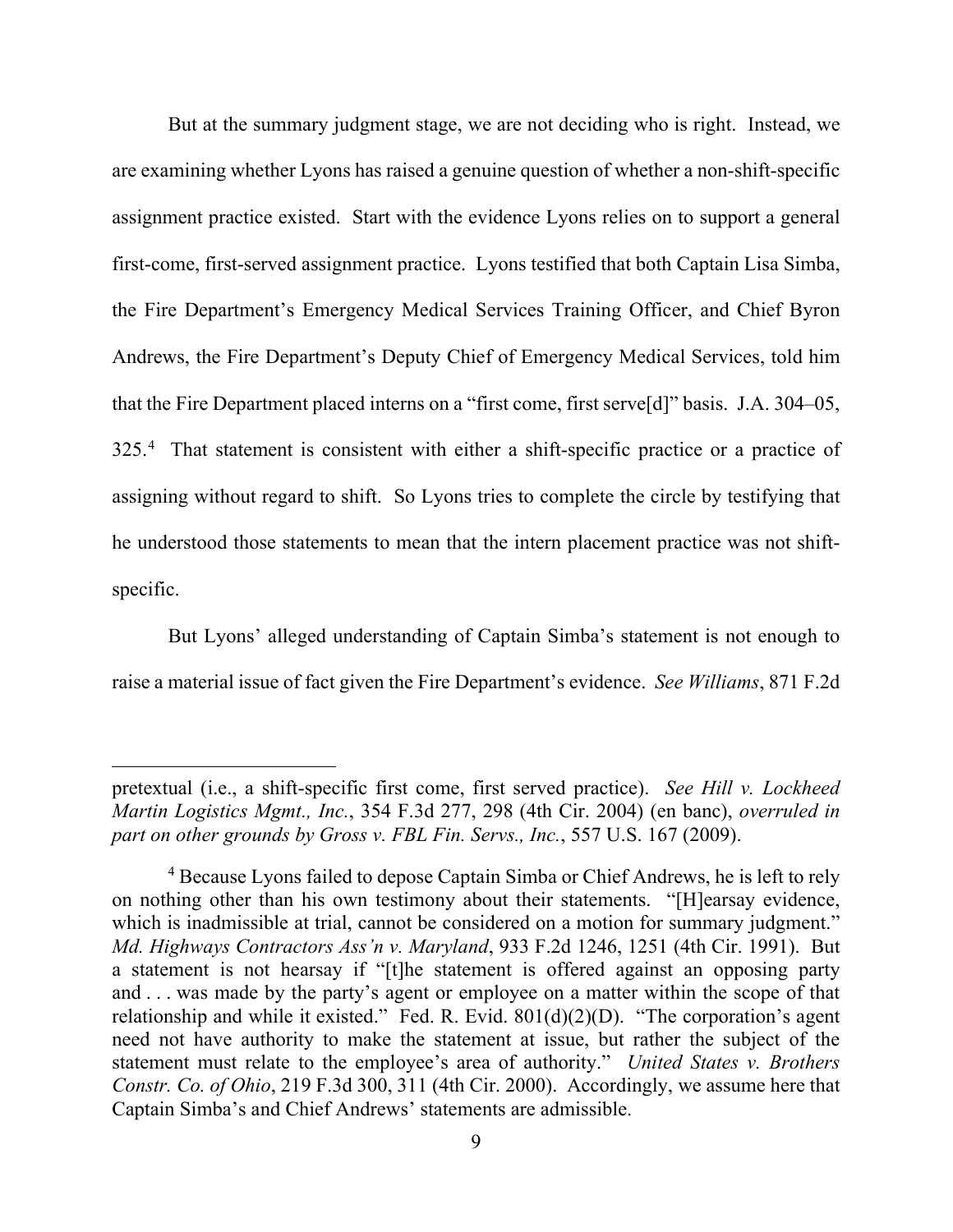at 456; *Wai Man Tom*, 980 F.3d at 1037. The Fire Department's evidence supports its claim that it places interns with training officers on a first-come, first-served basis *within each shift*. *See Strag v. Bd. of Trs., Craven Cmty. Coll.*, 55 F.3d 943, 947–48 (4th Cir. 1995) (relying on affidavit attestations to support summary judgment). First, the Fire Department leadership submitted declarations that a shift-specific first-come, first-served practice existed. Chief Schultz stated that an internship applicant is generally placed on a waiting list behind others that received a state certification before him, but "because a training officer serves on one of three shifts (A, B, or C) there are separate wait lists for prospective interns on each shift." J.A. 100. And Chief Andrews agreed that the Fire Department followed that general practice. They also explained that training officers were unevenly distributed among the shifts, so internship applicants on certain shifts had to wait longer for internship placement than their colleagues on other shifts.

These declarations are supported by the evidence of assignment here. When Lyons first applied for the internship, he was a member of shift B. But in early November 2017, Lyons requested a voluntary transfer to shift A, and the Fire Department granted that request, making it effective December 2, 2017. Entering the internship was a year-long commitment. So assignment by shift would be forward looking: What shift would the intern be on over the next year? Before Lyons' transfer request, he was not skipped over for internship placement in favor of an applicant who was certified after him. After the transfer, Lyons was placed first on the A-shift waitlist, and it is undisputed that Lyons received the first available internship on shift A. All this supports the Department's declarations that it followed a shift-specific first-come, first-served practice.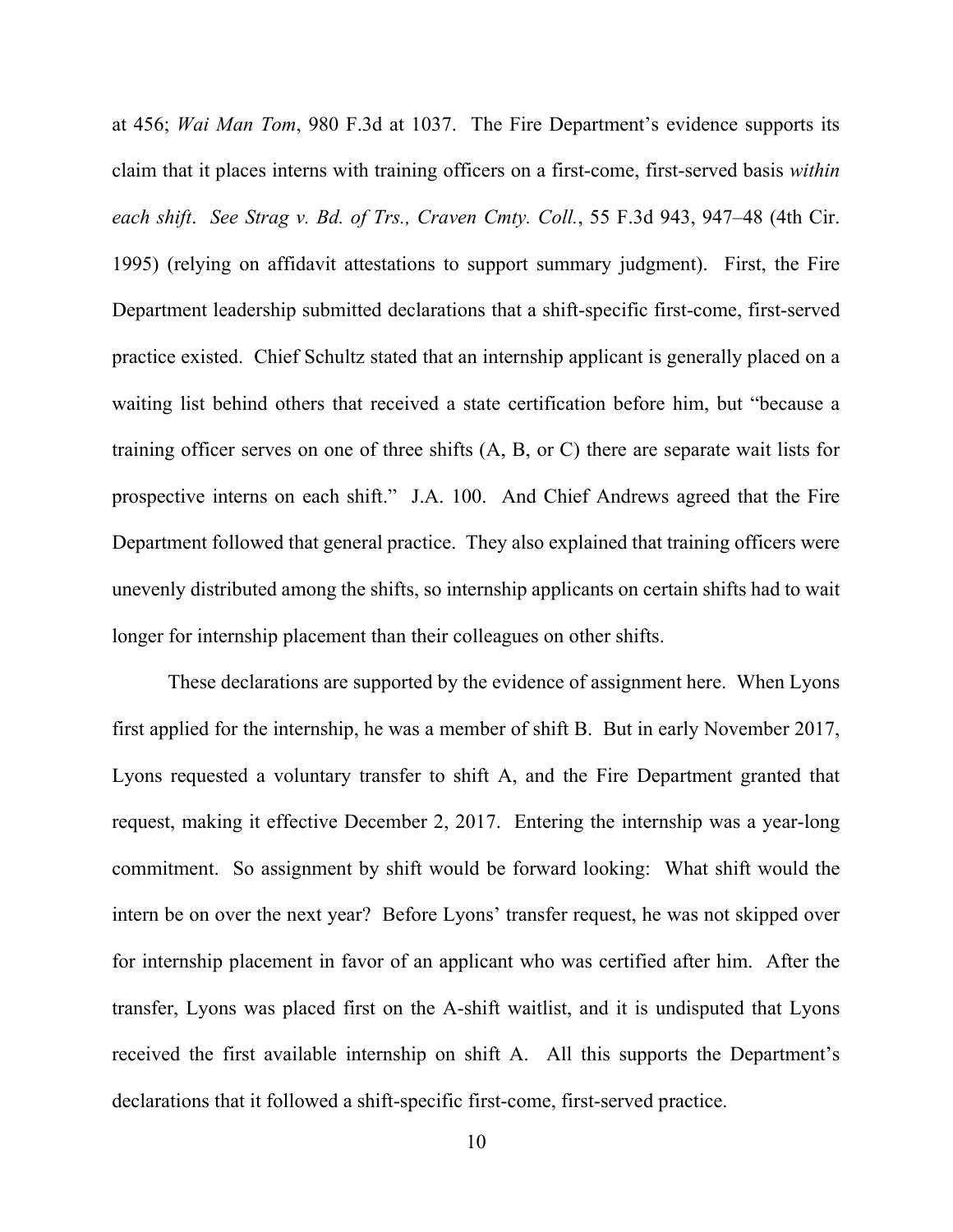Lyons seeks to undermine this conclusion by pointing to assignments that he claims were not done on a first-come, first-served basis based on shift. Of the twenty-two applicants from September 2016 to May 2018, Lyons points to three white firefighters whose assignments he alleges deviated from a shift-specific placement practice. None hold up.

Lyons first points to Joseph Konczal and Jodi Renner. Konczal qualified later than Lyons and was placed earlier than Lyons. But Konczal was on shift C and took an internship in shift C, while Lyons was on shift B. So Lyons' evidence that Konczal received an internship before him not only fails to undermine the shift-specific practice, it exemplifies it. Lyons' use of Renner as a comparator suffers from a similar problem. Renner was on shift B with Lyons in November 2017. But she received her internship placement on shift B in January 2018 after Lyons had transferred to shift A in December. Because Lyons was on a different shift than Renner when she received her internship, she likewise does not undermine the shift-specific practice.

Lyons' third alleged comparator is Ryan Kilner who also received his certification after Lyons. Before Lyons requested a transfer from shift B, he and Kilner worked that shift together. But only after Lyons requested the transfer did Kilner receive a shift-B internship. So that too seems consistent with the shift-specific practice. But Kilner's assignment was awarded in the gap between Lyons' requested transfer and its effective date. So, Lyons argues, both he and Kilner were technically on the same shift when Kilner received the assignment, although Lyons was slated to transfer three weeks later. Lyons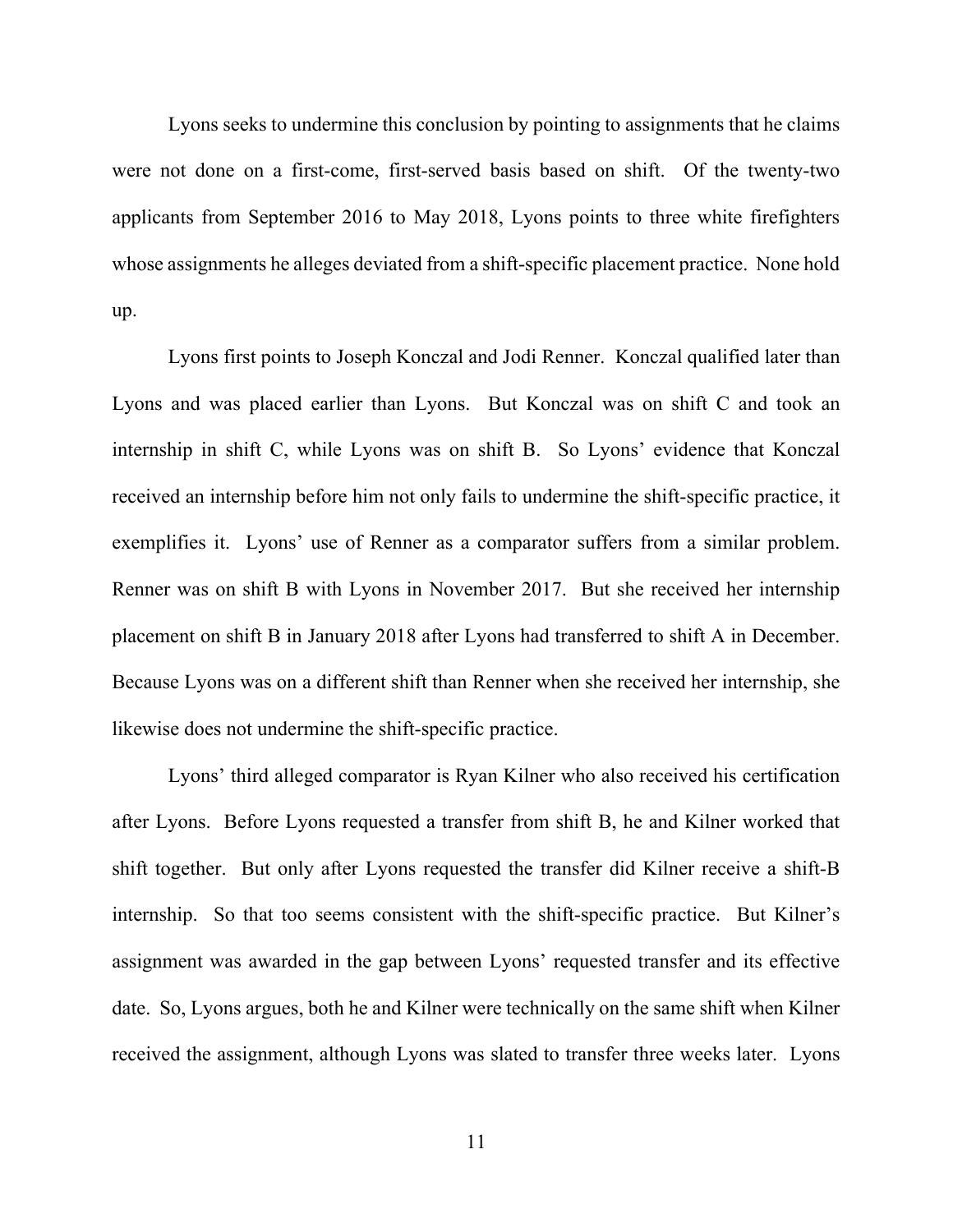thus argues that the Fire Department violated its shift-specific practice by skipping over him because of his impending transfer.

Chief Schultz explained that it would have been "impossible" for the Fire Department to honor Lyons' transfer request while also placing him in a shift B internship because "had he taken the spot on the B shift, he would have had to immediately leave the program upon his transfer to A shift a couple weeks later." J.A. 102–03. So the Fire Department was left with two possibilities: (1) it could require Lyons to remain on shift B and take the shift B internship; or (2) it could allow Lyons to transfer to shift A and get the next available shift A internship. And by the time the internship was given to Kilner, Lyons had made his preference to transfer to shift A clear, while not communicating anything about a potential interest in staying on shift B if it meant getting the internship a little bit earlier. In the end, Kilner's assignment as a shift-B intern before Lyons' transfer is only evidence of the Fire Department's attempt to comply with Lyons' wish to transfer to shift A; the most recent indication of what he wanted.

Lyons argues that he was not informed that transferring to shift A would delay his internship placement, and if he had known, he would not have sought the transfer (i.e., he would have chosen to remain on shift B to get the internship earlier). But the pertinent question is whether Lyons offers any evidence that suggests the Fire Department granted his transfer request as a pretext to delay his internship placement. He does not. Nor does he offer any evidence that the Fire Department used the pending transfer request as a pretext to favor his white colleague, Kilner. The Fire Department had no reason to know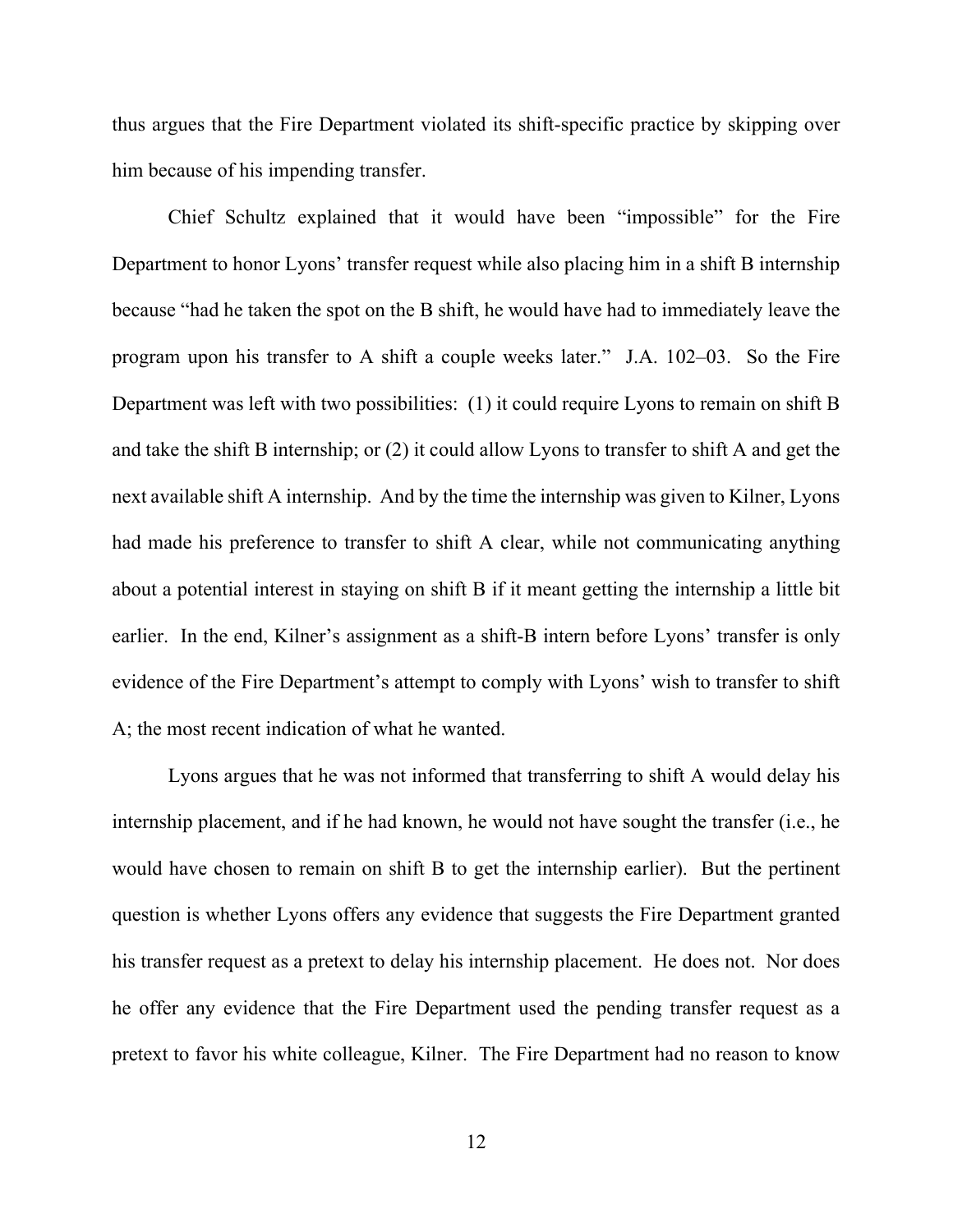that Lyons misunderstood that its first come, first served practice was shift-specific, and Lyons could have asked about the consequences of the transfer himself.

Finally, Lyons suggests that other rationales offered by the Fire Department for his five-month wait undermine its claim that it followed a shift-specific assignment practice. A plaintiff can establish pretext by "show[ing] that an employer's proffered nondiscriminatory reasons for the [delayed promotion] are inconsistent over time." *Sempowich v. Tactile Sys. Tech., Inc.*, 19 F.4th 643, 652 (4th Cir. 2021) (quoting *Haynes v. Waste Connections, Inc.*, 922 F.3d 219, 225 (4th Cir. 2019)). But a finding of pretext is appropriate "only where the other evidence of discrimination is sufficiently strong to ensure that the employer is held liable for unlawful discrimination and not merely for inconsistent statements." *See Price v. Thompson*, 380 F.3d 209, 217 n.5 (4th Cir. 2004) (holding that the employer's four nondiscriminatory justifications were not inconsistent and did not establish pretext), *abrogated on other grounds by Univ. of Tex. Sw. Med. Ctr. v. Nassar*, 570 U.S. 338, 360 (2013). Employers may have multiple, legitimate reasons for their actions. *See Tidwell v. Cater Prods.*, 135 F.3d 1422, 1428 (11th Cir. 1998) ("[T]he existence of a possible additional non-discriminatory basis for [an employee's] termination does not, however, prove pretext."). And an employer's multiple reasons do not create the inference of pretext where "there has been no retraction of any of its reasons . . . nor are any of its reasons inconsistent or conflicting." *Johnson v. Nordstrom, Inc.*, 260 F.3d 727, 733–34 (7th Cir. 2001).

To begin with, the Fire Department attributed Lyons' placement delay to a "waiting list" in August 2017, J.A. 330, which is the practice of assigning interns based on a shift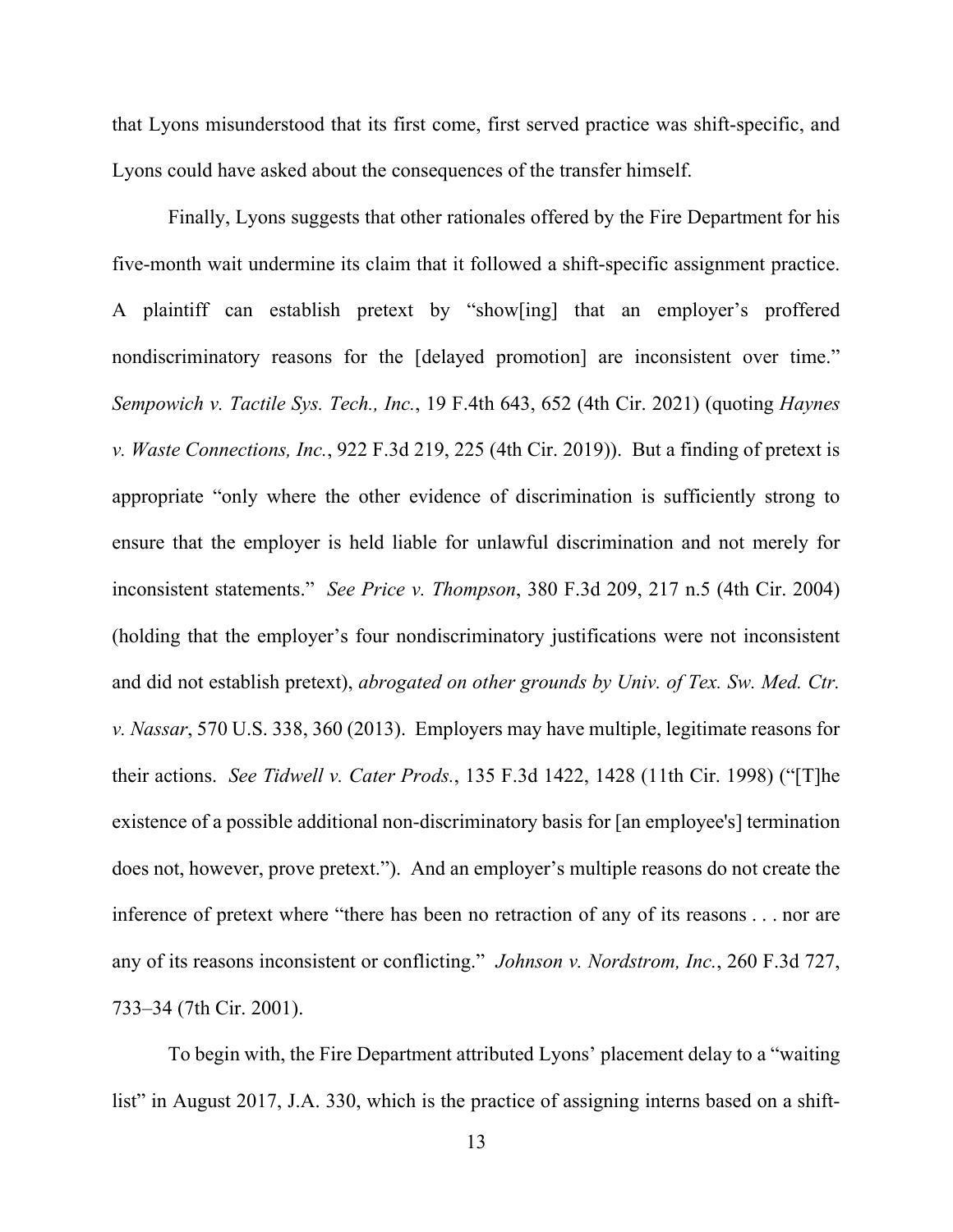specific first come, first served waiting list that it has maintained throughout this litigation. "This is important because the fact[] that an employer 'never changed its story' and that its 'explanation has been consistent from the moment' it took the adverse action tend[s] to support its argument that it did not act pretextually." *Dawson v. Wash. Gas Light Co.*, No. 19-2127, 2021 WL 2935326, at \*5 (4th Cir. July 13, 2021) (unpublished) (quoting *Holland v. Wash. Homes, Inc.*, 487 F.3d 208, 217 n.7 (4th Cir. 2007)).

Still Lyons argues that the Fire Department's justifications have shifted. In an October 2017 email, Chief Schultz noted that Lyons would not be considered for an internship until all other July students were placed ahead of him. And Lyons argues that Chief Schultz's email reflects a shifting justification for his delayed placement. But this email fails to undermine the shift-specific placement practice. Chief Schultz had final decision-making authority over internship placements, and although he typically followed the shift-specific first-come, first-served practice, he had the power to sometimes make exceptions. This email reflects his belief that Lyons needed to wait behind others in the July class because "[f]urther investment of time and money must be based on a reasonable expectation of success." J.A. 336. And based on Lyons' repeated failure to pass the written exam, Chief Schultz was uncertain that Lyons would succeed.

But nothing about Chief Schultz's email suggests that the Fire Department's shiftspecific placement rationale is false or pretextual. *See Westmoreland v. TWC Admin. LLC*, 924 F.3d 718, 726 (4th Cir. 2019) (noting that the plaintiff bears the burden to prove pretext). And the record here does not identify the members of the July 2017 class, so we have no way to know whether the Fire Department followed through on Chief Schultz's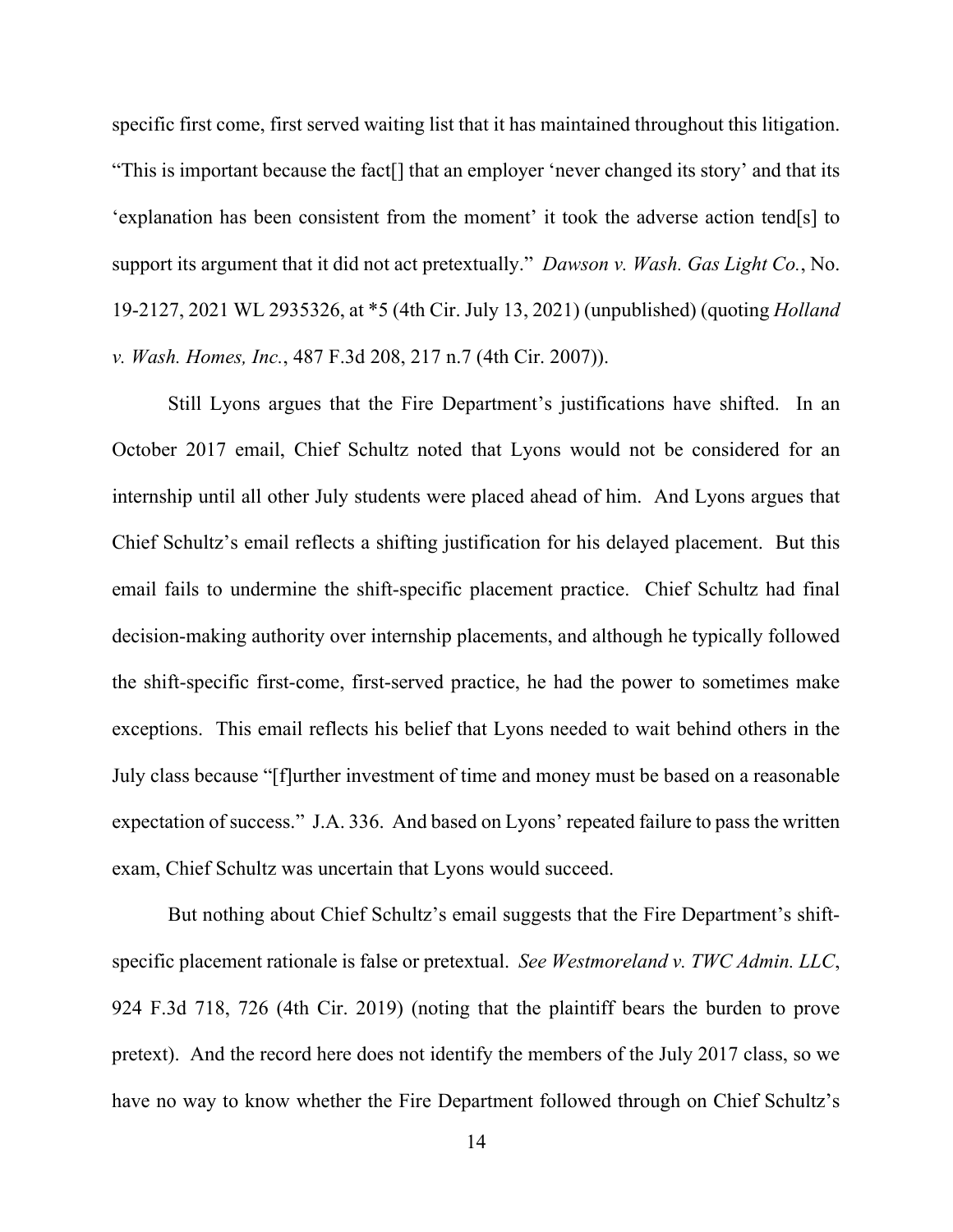email. At most, Chief Schultz's email simply shows that a separate reason could also have explained a delay in placing Lyons in an internship. In addition to waiting behind those on *his shift* certified before him, he might also have to wait behind those on his shift certified in the July 2017 class. Those reasons are not inconsistent with one another, and Lyons puts forth no evidence to suggest that both are not true here. *See Price*, 380 F.3d at 214–17. Whether or not Chief Schultz followed through on his email suggesting that Lyons should wait behind the July 2017 class members, neither outcome would undermine the shiftspecific practice. Rather than prove that the Fire Department's proffered reasons for the delay are "inconsistent over time," Lyons only identifies a possible alternative lawful rationale. *See id.*; *Tidwell*, 135 F.3d at 1428. [5](#page-14-0)

\* \* \* \*

Title VII serves as an important bulwark against invidious discrimination. But when the plaintiff fails to produce evidence which creates a genuine dispute of material fact, this Court must ensure that employers are not punished for implementing lawful and nondiscriminatory business practices. On the record before us, the evidence only shows

<span id="page-14-0"></span><sup>&</sup>lt;sup>5</sup> Even if Lyons' delay were attributable to Chief Schultz's instruction, Chief Schultz's email reflects the common-sense notion that a person who passed the examination on the first attempt has a greater aptitude for the material, and is thus more likely to succeed in the internship, than a person who took six tries. Title VII permits employers to consider employee qualifications when deciding who to hire and promote. *See Hux v. City of Newport News*, 451 F.3d 311, 317–18 (4th Cir. 2006) (holding that hiring a candidate with better qualifications is a legitimate, nondiscriminatory justification). And employers can consider the relative qualifications of each candidate rather than whether each merely meets the basic requirements for the job. *See id.* So even if Chief Schultz delayed Lyons' internship as a result of his exam performance, that would not be evidence of racial discrimination.